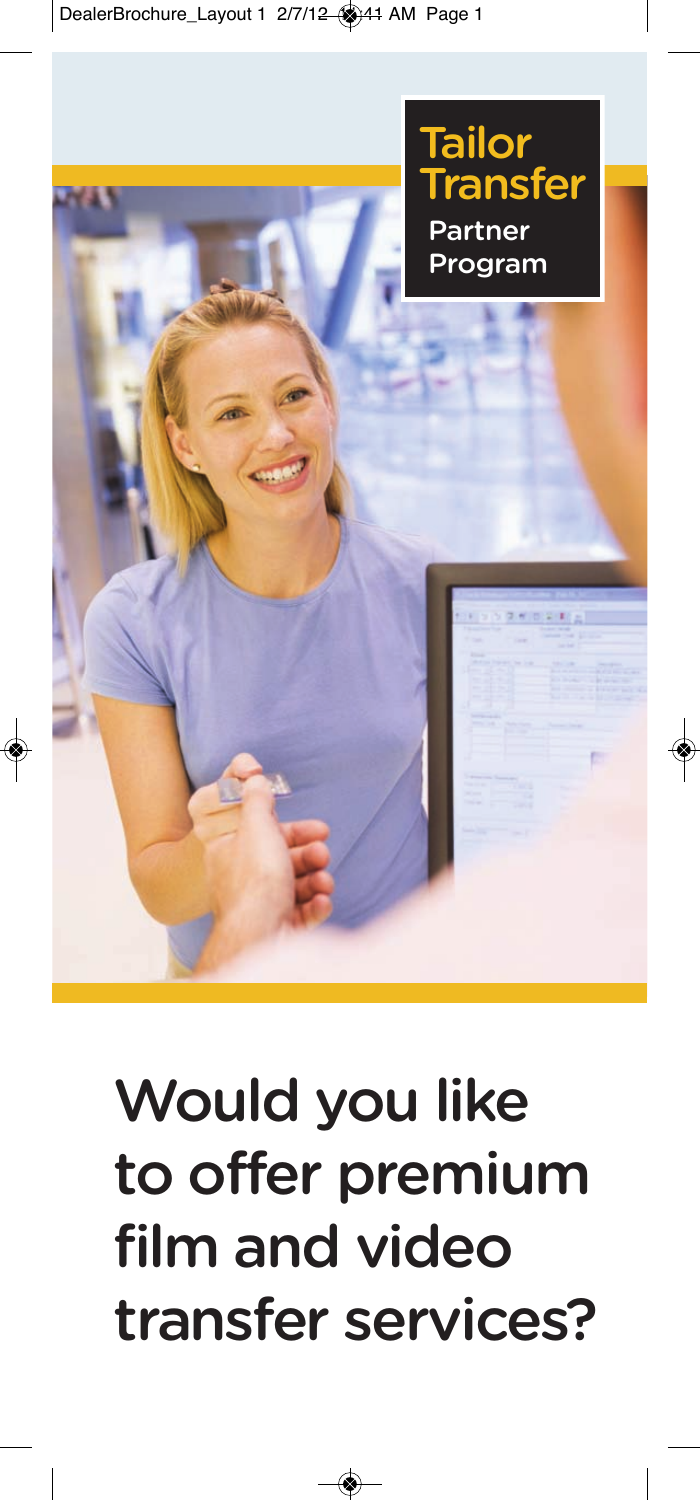**The Tailor Transfer Partner Program** is the only end-to-end, all-inclusive offering that empowers you to increase revenue by providing your customers the highest-quality film and video transfer services.

The program gives you an instant suite of film, videotape, photo, slide, new digital video and audio transfer services that you can sell to your clients immediately. The program also provides you with total support at every stage of the sales and delivery cycle—from setting your own prices and online ordering to customer communications and promotional materials. We are always available to field questions, and we go above and beyond in fulfilling requests and providing the utmost in quality with no hidden costs to you.

#### **Working with Tailor Transfer is easy:**

- **1.** Complete your customer's order online or with an order form
- **2.** Send us your customer's materials
- **3.** Your order will be processed within 5-7 days

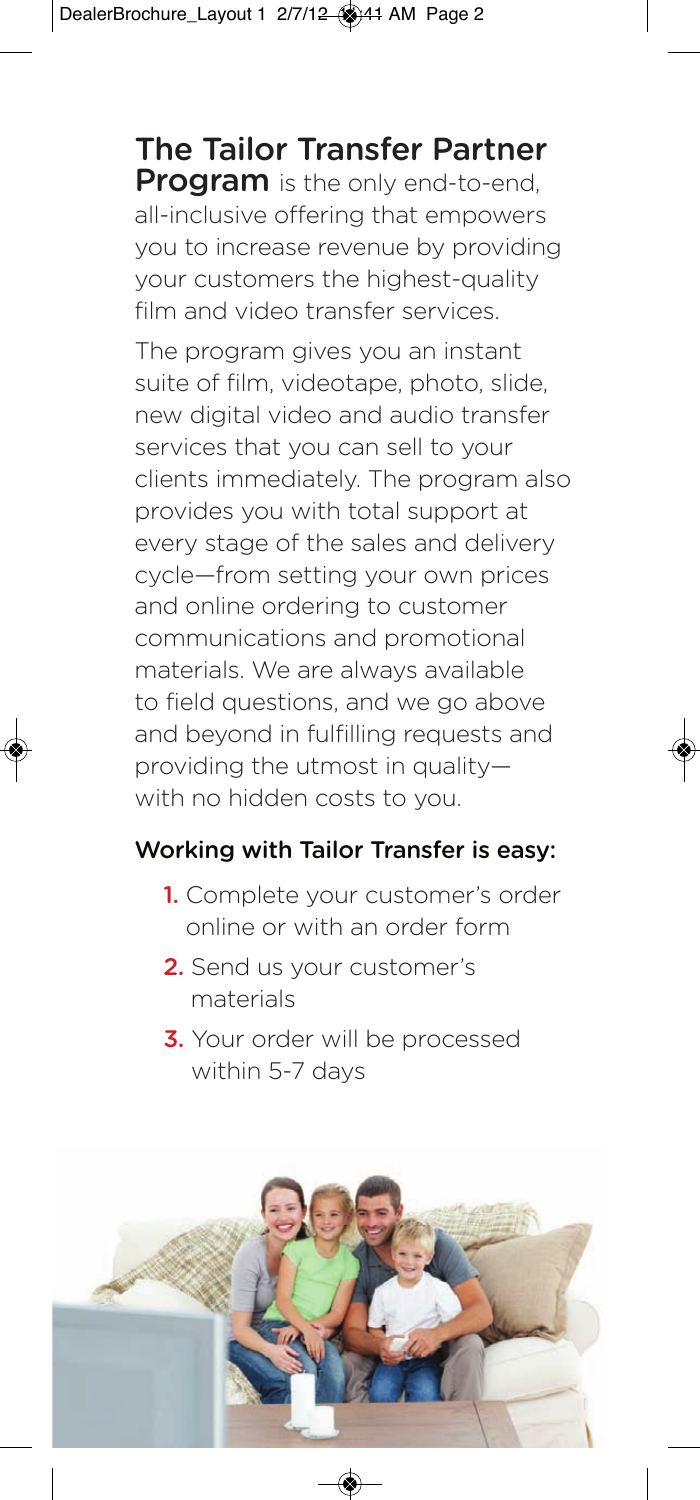#### **Added Revenue at No Cost**

Increase Profits with No Investment

Joining the Tailor Transfer Partner Program allows you to provide additional, better services and generate more revenue. It's free to join and you'll save on equipment, staff training, and marketing costs. This all-inclusive program also ensures there are no hidden costs for the extra touches that keep your customers happy.

### **Superior Transfer Quality**

Top-of-the-Line Film and Video Transfers

Our TailorHD™ transfer process uses state-ofthe-art, professional transfer equipment and the most advanced editing software available, providing the highest-quality end product for your customers. Our film technicians go above and beyond to ensure our conversions are the best—from film cleaning and scene-by-scene image enhancements to opening titles and background music.

### **Effective Sales Tools**

Sales Support from Tailor Transfer

We provide comprehensive sales support and professional marketing communications, including an interactive partner website that enables price setting and online ordering, customer education materials, in-store displays, and a personalized website link to advertise your added transfer services.

#### **Outstanding Customer Service**

Keeping Customers Happy Since 1985

Our friendly and knowledgeable team readily answers questions and fulfills ordinary (and extraordinary) requests from both you and your customers. We take extra measures to preserve and respect your customers' treasured films, videos and photos—completing nearly every job in 5-7 days and using a back-up system for further assurance.